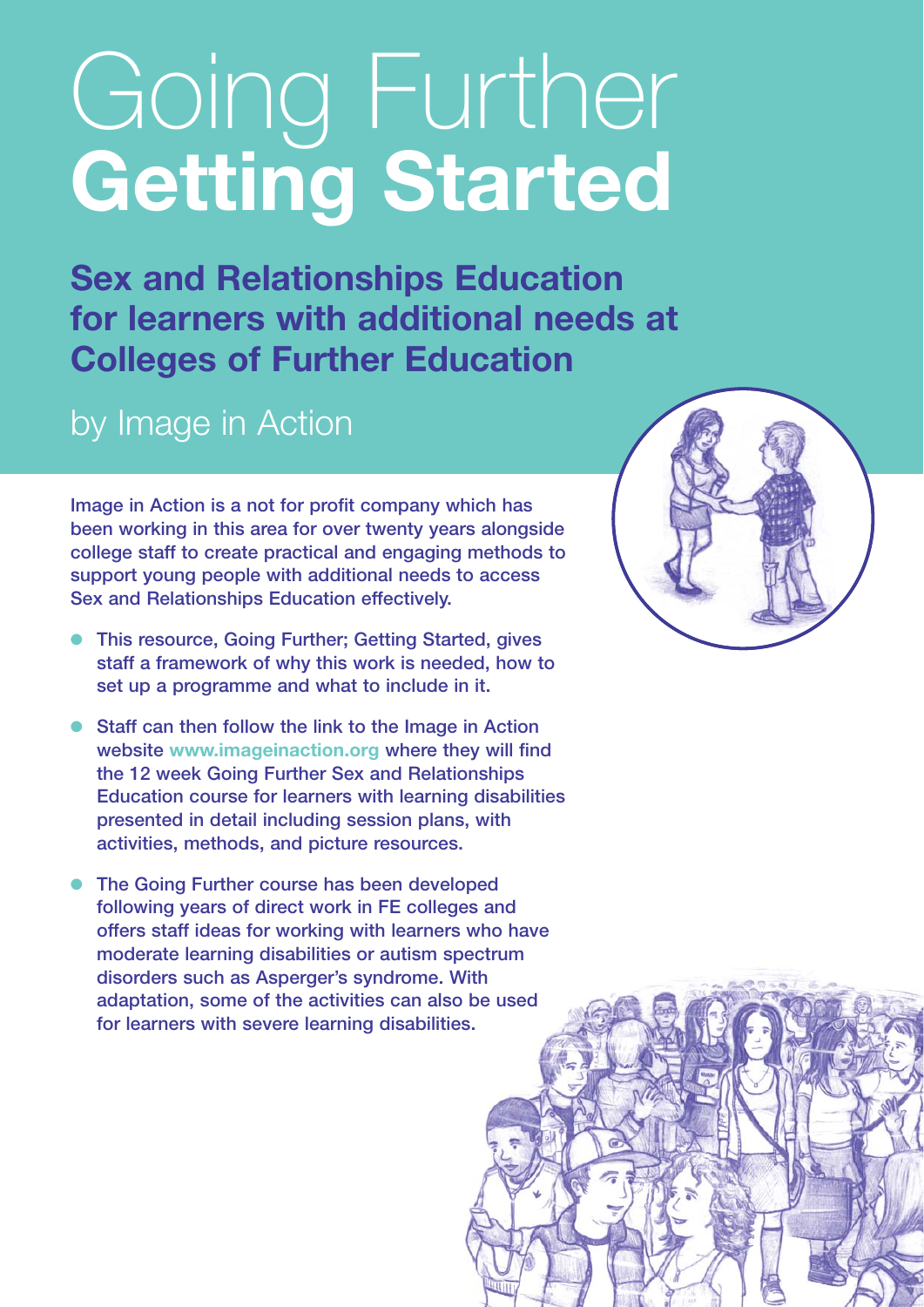## **Acknowledgements**

Image in Action would like to thank:

- The many FE colleges, staff and learners who have inspired and informed our work.
- Lesley Kerr-Edwards, Sarah Duignan, Rosemary Harris, Lorna Scott, Richard Hodges from Image in Action.
- Staff we consulted in FE colleges in Hammersmith, Acton and Hounslow about 'Going Further'.
- Department of Health which funded the development and production of this resource.

**Going Further** is published by Image in Action Ltd Chinnor Road Bledlow Ridge High Wycombe HP14 4AJ Tel: 01494 481 632 [www.imageinaction.org](http://www.imageinaction.org)

Image in Action Ltd is a not for profit company limited by guarantee. Company number 4325341.

#### © Image in Action Ltd 2010

This material may be reproduced free of charge for teaching purposes, or to carry out research for non commercial purposes, or for private study, or criticism or review or for internal circulation within an organisation. The copyright status and source of the material should be acknowledged.

Illustrations by Nic Watts © Nic Watts Designed and typeset by Meg Palmer, Third Column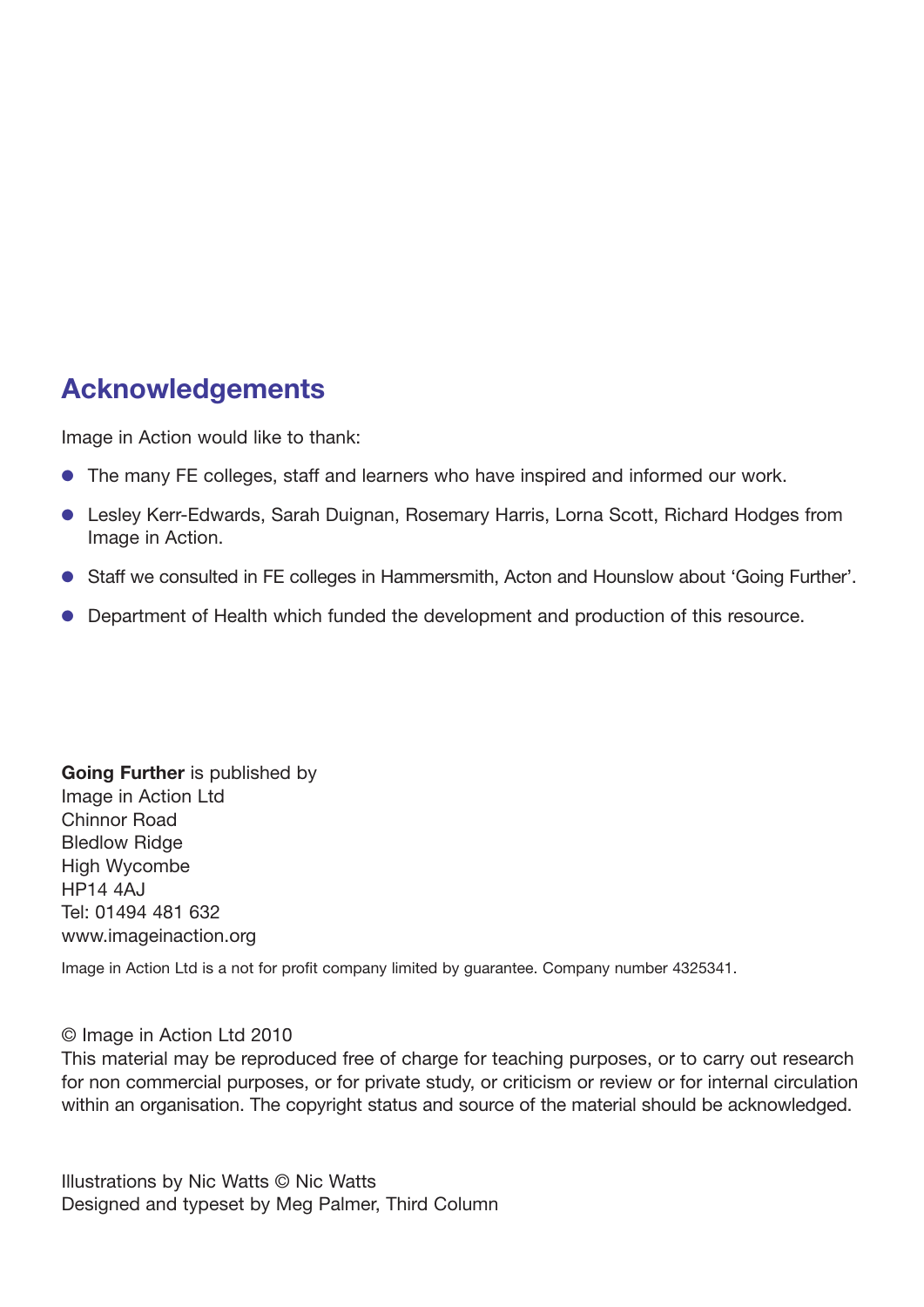# **Introduction**



Suddenly, there they are. Surrounded by strangers, in an unfamiliar building, they have to make sense of this new world. It's not surprising that our learners with additional needs require help to cope with it all. It may be their first real taste of freedom and independence, their college will be a busy place, with people from a variety of backgrounds and experiences, studying a variety of courses. And all these learners are at a stage when sexual awareness is very much a part of life.

But our learners with additional needs will need some specific teaching to help them flourish in the social and sexual world around them. It will be up to us to show them how to develop their relationship skills and their confidence with friends and others; to explain to them that people's feelings are just as important as what they do; and to equip them with knowledge and understanding to keep them safe in an exciting though often bewildering new world.

There are many learners with additional needs at FE colleges, perhaps with learning disabilities, autism spectrum disorders, physical disabilities who may receive some input about social skills or other issues but many colleges are unsure how to tackle Sex and Relationships Education (SRE) with them. Although SRE is not mandatory, colleges are being encouraged to deliver it.

**Ofsted's Inspection Framework** includes 'Being Healthy'. To achieve an 'Outstanding' grade requires "that learners' attitudes and behaviours are changed signicantly towards healthier lifestyles … reflected in a significantly improved or very high uptake of … sexual health services … together with improved emotional resilience of learners."

In this resource we hope to offer staff a way of approaching this important area of work that encourages confidence to make a start. We recognise that it is not necessarily a straightforward undertaking but we hope that this resource will guide you to taking steps to supporting your learners with additional needs through Sex and Relationship Education.

- Learners with additional needs benefit from extra input when they find themselves in the FE college environment
- SRE can offer the chance to develop skills and knowledge in assertion, relationships and sexual health
- Ofsted's Inspection Framework supports such work in FE colleges
- College policies can underpin this work as they promote equal opportunities, anti-discrimination and safeguarding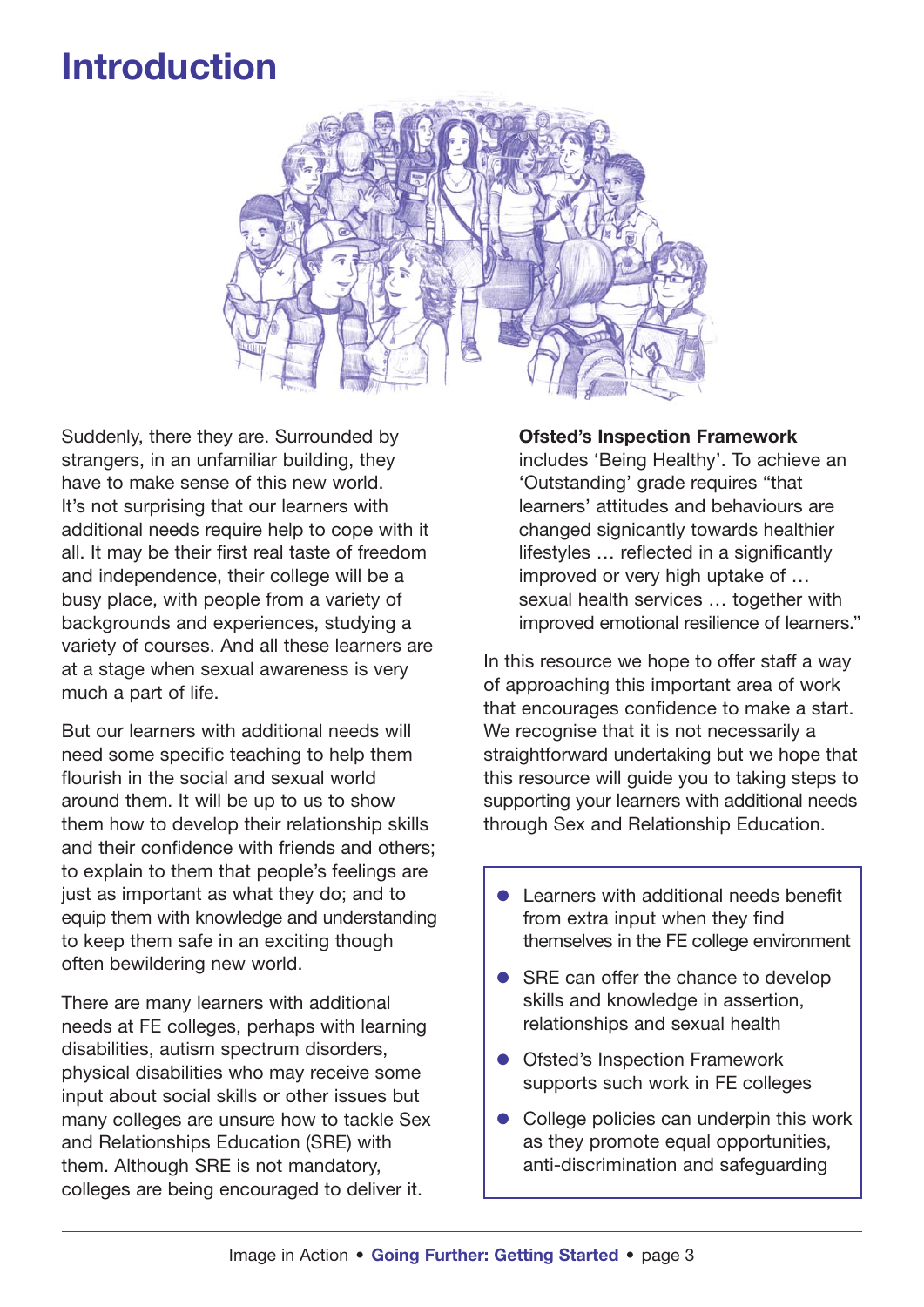# **Contents**

- This resource gives staff a framework of why this work is needed, how to set up a programme and what to include in it.
- Staff can then follow the link to the Image in Action website **[www.imageinaction.org](http://www.imageinaction.org)** where they will find a 12 week SRE course for learners with additional needs presented in detail including session plans, with activities, methods, picture resources and lists of other useful resources.
- The Going Further course has been developed following years of direct work in FE colleges and offers staff ideas for working with learners who have moderate learning disabilities or autism spectrum disorders such as Asperger's syndrome. With some adaptation, the activities can also be used for learners with severe learning disabilities.
- Staff may use the whole course as it is set out, or choose to use only some of the sessions depending on the needs of their learners. There is a lot of material and staff may want to spread it out for longer than 12 weekly sessions, giving time to consolidate learning before progressing to the next topic.

"It was a bit daunting to start with, but as we went along I realised that the Going Further course was a step by step development, building on other inter personal work I already did with my students. What kept me going was how well they responded and how clear it was that this was just what they needed at the right time in their lives."

#### **FE college tutor**

*page*

| <b>Getting started</b>                                                                                                                                                                           | 5  |
|--------------------------------------------------------------------------------------------------------------------------------------------------------------------------------------------------|----|
| <b>Learners' needs</b>                                                                                                                                                                           | 5  |
| <b>The Going Further course</b>                                                                                                                                                                  | 5  |
| Who is it for?                                                                                                                                                                                   | 5  |
| <b>Management</b>                                                                                                                                                                                | 5  |
| <b>Policy</b>                                                                                                                                                                                    | 6  |
| The values dimension - how do we<br>encompass difference?                                                                                                                                        | 6  |
| <b>Outside agency support</b>                                                                                                                                                                    | 7  |
| <b>Staff</b>                                                                                                                                                                                     | 7  |
| Preparation for staff                                                                                                                                                                            | 7  |
| Establish a Going Further team                                                                                                                                                                   | 8  |
| <b>Working with parents, carers</b><br>and families                                                                                                                                              | 8  |
| <b>Starting the group</b>                                                                                                                                                                        | 9  |
| Setting up the group sessions                                                                                                                                                                    | 10 |
| And what will we teach them?                                                                                                                                                                     | 10 |
| So how do we teach SRE?                                                                                                                                                                          | 11 |
| Assessment, monitoring and<br>evaluation                                                                                                                                                         | 12 |
| Self assessment by learners                                                                                                                                                                      | 13 |
| <b>Conclusion</b>                                                                                                                                                                                | 13 |
| <b>Resources</b><br>$\mathcal{L}^{\mathcal{L}}(\mathcal{L}^{\mathcal{L}})$ and $\mathcal{L}^{\mathcal{L}}(\mathcal{L}^{\mathcal{L}})$ and $\mathcal{L}^{\mathcal{L}}(\mathcal{L}^{\mathcal{L}})$ | 14 |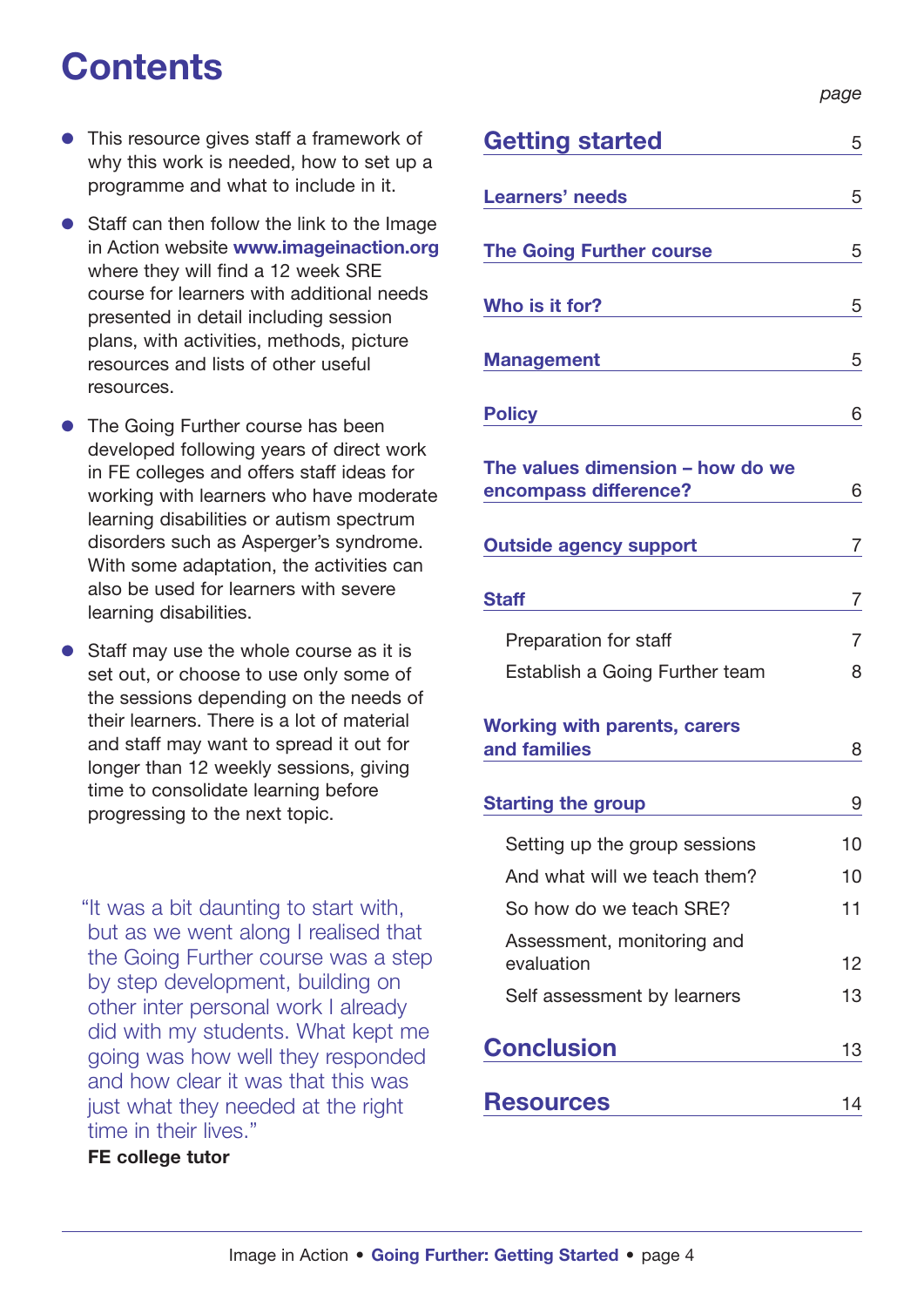# **Getting started**

## **Learners' needs**

The core rationale for undertaking this work is that learners with additional needs who require learning support may need specific and targeted help with sex and relationship issues. An analysis of need can be undertaken across a tutor group, according to the learners' age, or course. (**See assessment checklist in Going Further course, [www.imageinaction.org](http://www.imageinaction.org)**)

## **The Going Further course**

The Going Further course will give staff the key elements in a programme of support for these learners. The programme covers a range of topics with session plans, activities and resources that can be undertaken over a term. It is intended for use with groups of learners perhaps within a weekly group tutorial session or as part of a social skills or SRE programme. It can be found by following the link to the Image in Action website (**[www.imageinaction.org](http://www.imageinaction.org)**).

## **Who is it for?**

Going Further is suitable for foundation level learners and those on skills for independence courses and some vocational courses. It can link to ASDAN courses and may also be useful for learners integrated into other courses (perhaps those with autism spectrum disorders, ASD) who may need additional support with social skills or others who may have missed out on SRE at school.

## **Management**

It's vital for senior management staff to recognise the importance of this work and support it. The course can be incorporated into the college curriculum to flourish. Senior management will recognise that if learners

### EXAMPLE

## *Joe asks "will she be my girlfriend?" Ella thinks "how can I get rid of him?"*

**Joe, an autistic young man, fixes all his attention on Ella, one young woman at college. He frequently follows her in the corridors and canteen, standing too close to her, even sniffing her, to her discomfort and embarrassment and others' amusement. He takes to following her into town after classes, and she thinks she ought to complain about his behaviour to her tutor.**

- **Why do you think Joe is doing this?**
- **Should Ella complain to her tutor?**

#### **How could the Going Further course help?**

By learners working on public and private behaviour and personal space, understanding what is meant by consent, learning about the steps in making relationships and how to understand own and other people's emotions and body language.

are confident in their social skills and friendships and have the knowledge and understanding to help them make good choices to benefit their intimate relationships and sexual health, they will thrive in all areas of college life and learning.

Senior management in discussion with teaching staff can decide where this work best sits within the overall college curriculum; as part of the on-going tutor group input, or as a specialist and separate course. The course we offer here is designed as a weekly SRE programme over at least 12 weeks with a consistent group of learners and staff.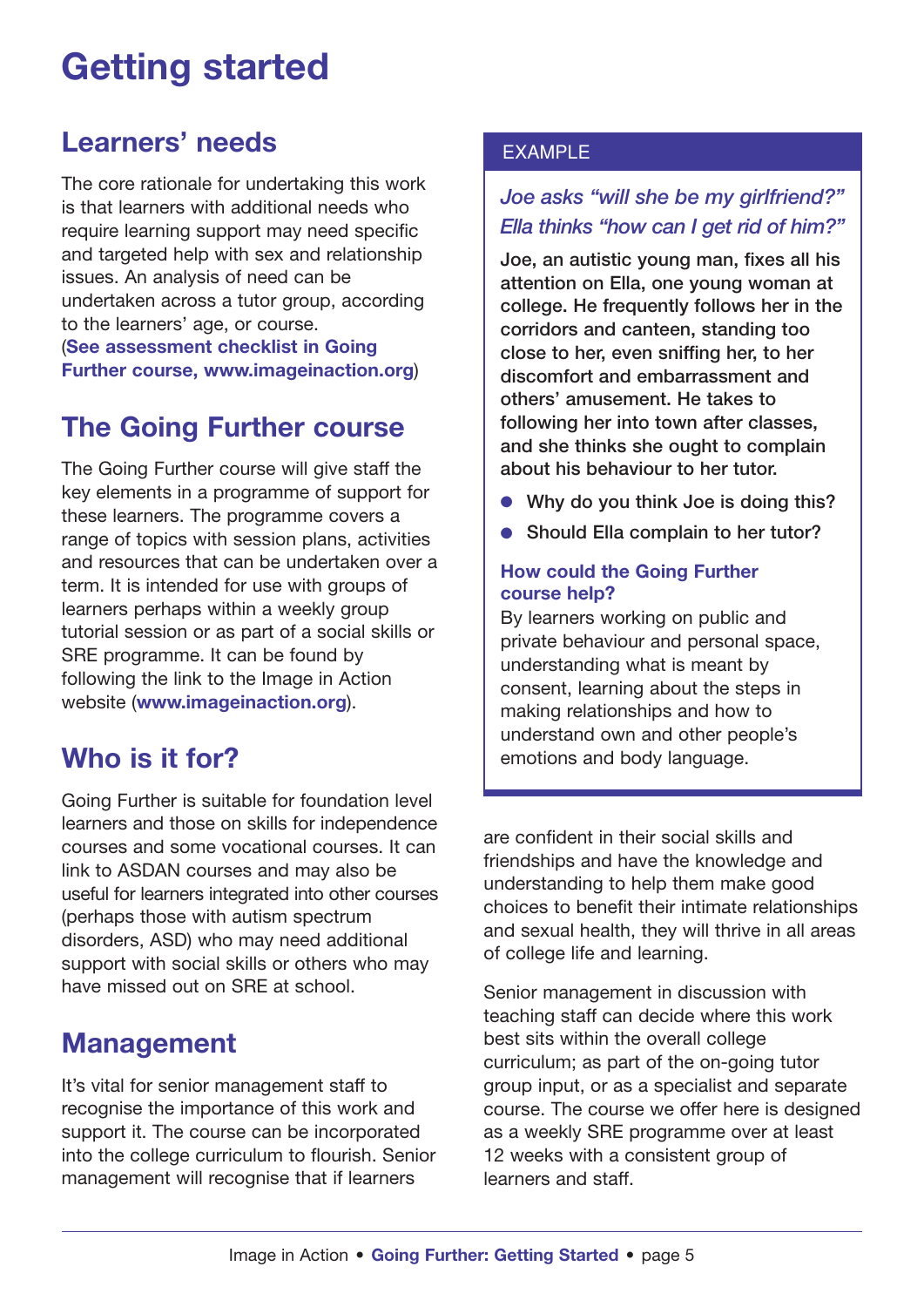## **Policy**

What we teach will accord with the ethos of the college and our work in SRE can underpin and exemplify relevant college principles and policies on:

- confidentiality
- equal opportunities inclusion and diversity
- anti-discrimination
- safeguarding vulnerable adults and children
- supported learning
- Sex and Relationships Education (though not required by law).

There may be an SRE policy already in college as a whole or as part of the Supported Learning Department, though this is not mandatory. If not, it will be worthwhile starting to produce one, as a sign of establishment commitment and a reference to good practice.

## **The values dimension – how do we encompass difference?**

SRE is not value free, and we all – learners, staff, parents, the wider society – have our own views and beliefs. We have to ensure that our learners' beliefs are respected while showing the range of views in our society. If SRE is to be undertaken and a policy not adopted, another approach would be to align it with the college's own Values statements on equality and diversity and add input on how this will be approached in SRE.

## *A note on the law as it applies to people with learning disabilities*

In general, the law says, there is the same treatment in law regarding sexual matters for people with learning disabilities as for others; for instance regarding age of consent for sexual intercourse, age of marriage, divorce. Differences relate to the ability to give consent.

## EXAMPLE

"In College A, a secular approach will be taken to the values dimension for SRE, calling upon the UK legal framework.

On specific topics: there will be opportunity to discuss the range of views in society but the college's position is that topics will be taught according to the law and therefore what is deemed appropriate across UK society.

- the age of consent is 16 for all sexual activity, whether homosexual or heterosexual
- abortion is legal in the UK up to 24 weeks
- no marriage or civil partnership is to be entered into without full understanding and consent from both parties, forced marriage/civil partnership is illegal
- $\bullet$  etc"

A key element of the law relating to people with learning disabilities is to find the balance between risk taking, protection and support.

"There are many ways in which people can be given help and support to enable them to make their own decision…. The practicable steps to be taken might include using different forms of communication, providing information in an accessible form, or treating an underlying medical condition to enable the person to regain capacity."

**The Mental Capacity Act 2005**

(**A useful resource from fpa.org.uk is 'Learning disabilities, sex and the law, a practical guide'**)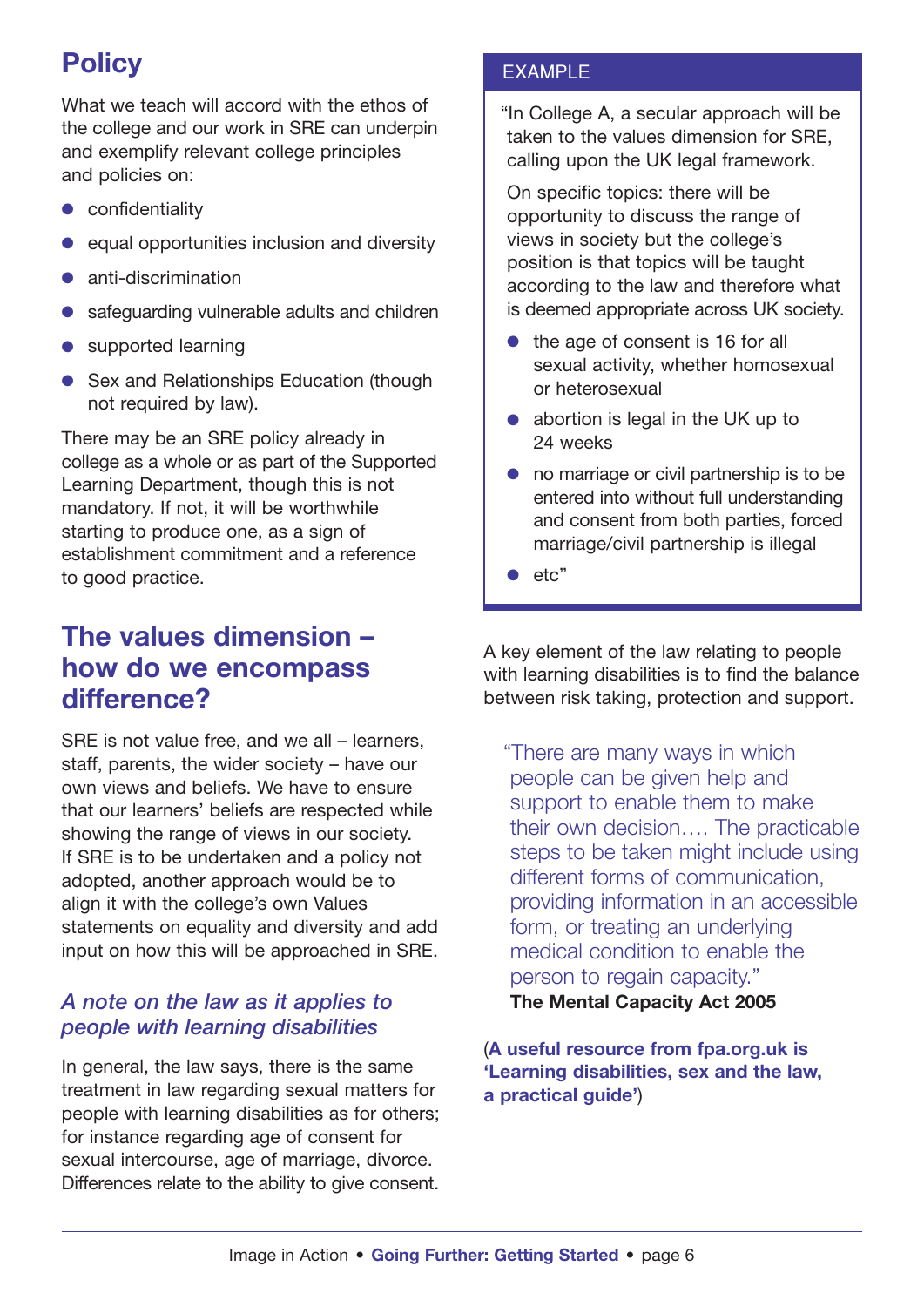## **Outside agency support**

There are agencies outside the college which can help with your plans. In many areas there may be experienced staff working locally in health or education who are especially interested in projects to promote sexual health for young people; national agencies like Brook and FPA have materials and provide training. Some disability organisations produce materials and can be a valuable source of advice. (**See useful organisations on page 14 of this resource.**)

## **Staff**

So who will lead the group? There may be someone on the staff who has received SRE, social skills or group work training – great! But many teachers have excellent empathy, flexibility and differentiation skills, all essential. Learning support assistants can be invaluable and help to maintain consistency for the transferability of learning for the learners outside the sessions. Other staff such as learning mentors, nurses, counsellors may all have relevant expertise and be willing to be part of the core group promoting this project.

It is important that everyone who participates in delivering this programme is committed to it. It cannot be something staff are obliged to do to fit in with timetable considerations. It is sensitive and sometimes complex work that requires a willingness to join in with activities, present a role play, use explicit words and describe sexual activity in a way to minimise embarrassment. This can be too daunting for some staff whilst to others this seems an exciting and rewarding challenge to undertake.

## *Preparation for staff*

- Attend courses about SRE, sexual health, social skills, group work provided by organisations with knowledge in this area; Brook and FPA are examples of national training providers but there may be local organisations in your area. It is ideal if the training is about working with learners with special needs but other SRE courses may also be helpful and can be used with adaptations.
- The local council, learning disabilities partnership or advisers in the health services could all be sources of training.

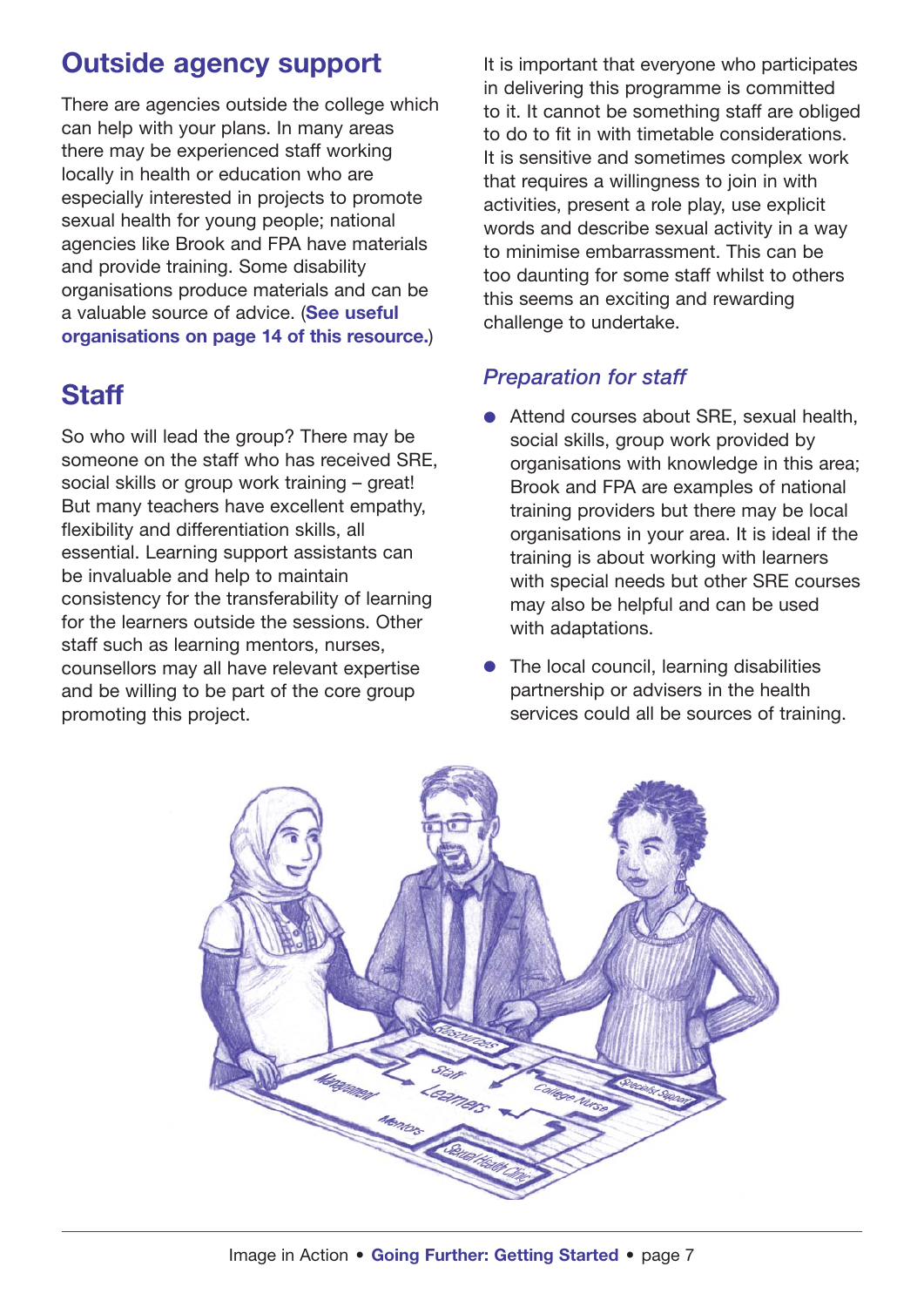- Identify other staff within the college who could provide some training even if it is half an hour after college; the college nurse or a sexual health worker at a linked clinic.
- Familiarise yourself with SRE practice through websites; the Sex Education Forum at the National Children's Bureau has a practice notice board that showcases good practice **ncb.org.uk/sef**
- Identify, purchase and familiarise vourself with resources (**see page 14 of this resource for organisations that produce resources**), work out what style will work for you.
- Familiarise yourself with the Going Further course on the Image in Action website **[www.imageinaction.org](http://www.imageinaction.org)**, imagine yourself leading the first session. What would you actually say to introduce the course or describe an activity for the group?

## *Establish a Going Further team*

- Those who will directly deliver the course, at least two members of staff to team teach and plan the direct work, model activities in the session for the learners, and support each other if there are complex issues or questions raised. Also to witness the sessions for each other in case of a difficulty or a complaint being raised.
- Those who will manage the staff who deliver the course, able to offer support and advice, lead feedback and review sessions to underpin reflection and ongoing evaluation.
- Include a college nurse or sexual health advisor to offer specific input to the team or on the course such as about condom use and contraception, sexually transmitted infections.
- A member of senior management to back the project through the hierarchy of the college.

## **Working with parents, carers and families**

Our learners are now at college. Many will believe that their parents do not need to be informed about their choices or courses. This independence is to be applauded and supported where possible. However if the learners are under 18 or their learning disabilities make them particularly vulnerable adults then we need to take into account the family context. This dilemma is captured by the Head of Supported Learning in a London FE college:

"It's all very well to say they are adults now but if my learner's mum found out that she had not been told about her daughter attending the sex education course she might well make sure her daughter doesn't get a lift that day to college. If we have explained the purpose and content of the course she would probably go with it. We have to work with the realities of learners' lives and sometimes that means a different kind of partnership with them and their families."

We would recommend a letter explaining the whole programme of study that term and including the Going Further course be sent to parent/carers to keep them informed about what is going on in general at college and how the SRE fits in. Emphasize the assertion and safety agenda and the careful, confidential nature of the group, with a request to contact staff at the college if the parent/carer has any questions or issues about any of the work. Appropriate information is shared which we believe respects all parties. We would not however regularly discuss the progress or individual learner responses with parents/carers, though general progress may be discussed at an annual review with the learner present and with their permission.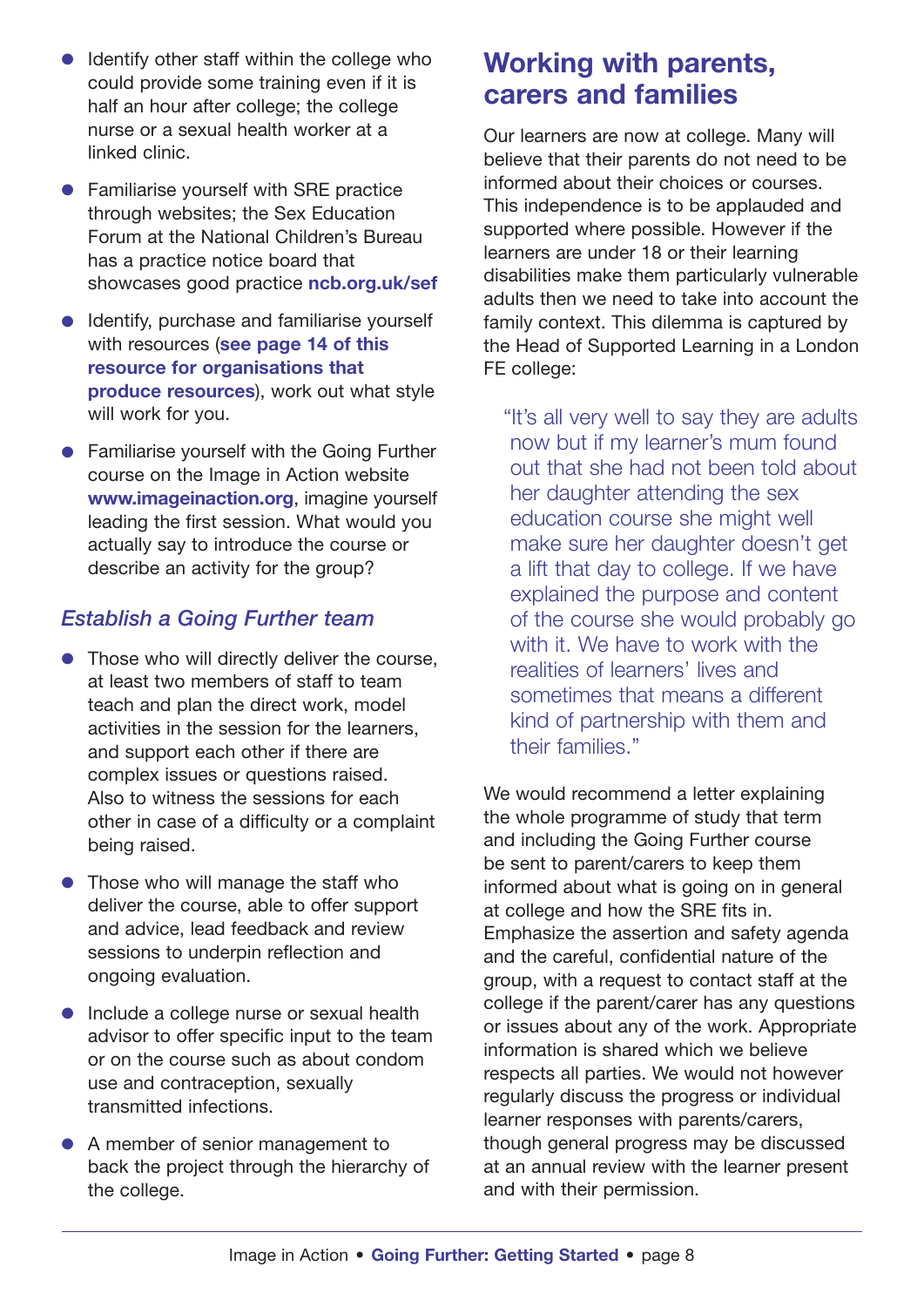## **Starting the group**

Some suggestions to provide an effective foundation for the Going Further course:

- It takes a carefully balanced approach to engage a group of young learners on the subject of SRE at this time of their life. A group work approach is most productive. So what will be the number in an ideal group? Not too many, not too few: 8–12 is about right.
- Think about gender balance: having only one learner of either sex in a group can be uncomfortable for learner and staff members.
- It is useful to consider how the group members will 'gel' together. Just because learners are the same age does not mean they are the same maturity, have the same needs or require the same information. Too many noisy, chatty, seemingly streetwise learners may overwhelm the quieter ones.
- Before any work can begin with learners, a structure for referral should be agreed. The course could take place with one regular group of learners such as a tutor group or learners on a particular course. This would probably work best for timetabling, however, the dynamic of the group may work better if learners are selected according to their needs and abilities.
- Who is responsible for what? A member of staff may take primary responsibility for the logistics of the group, booking rooms, gathering resources, reminding learners of when it is happening, writing the letter for parents/carers whilst another takes responsibility for directing the sessions following the Going Further course.
- The group is both confidential and private though at the beginning it will be important to be clear with the learners that should anything come up that

#### EXAMPLE

#### *Rita asks "we really fancy each other, but should we have sex?"*

*The tutor says "how can I talk to them about sex and relationships without overstepping my role as a tutor?"*

**Two students Malk and Rita, with moderate learning difficulties, spend a lot of time together at college and fancy each other. They feel like they want to take it to the next level and have sex. A tutor comes across them kissing in an empty classroom.**

- What do the learners need to **think about as their relationship is developing**
- **What might the tutor say or do?**

#### **How could the Going Further course help?**

By distancing the issues from Rita and Malk by presenting the steps in developing a relationship between young people in general emphasising and the nature and consequences of making a decision to engage in a sexual relationship. It can help learners by using stories and characters to explore the emotional element, discussing feelings, the nature of intimacy and commitment, the need for good communication, consent and privacy, the importance of good sexual health and contraception. A personal tutorial could then follow up these issues with the couple if it was felt that direct intervention was needed.

*Talking Together … about Sex and Relationships* and *Talking Together … about Contraception* are useful resources to consult about these issues from **[www.fpa.org.uk](http://www.fpa.org.uk)**.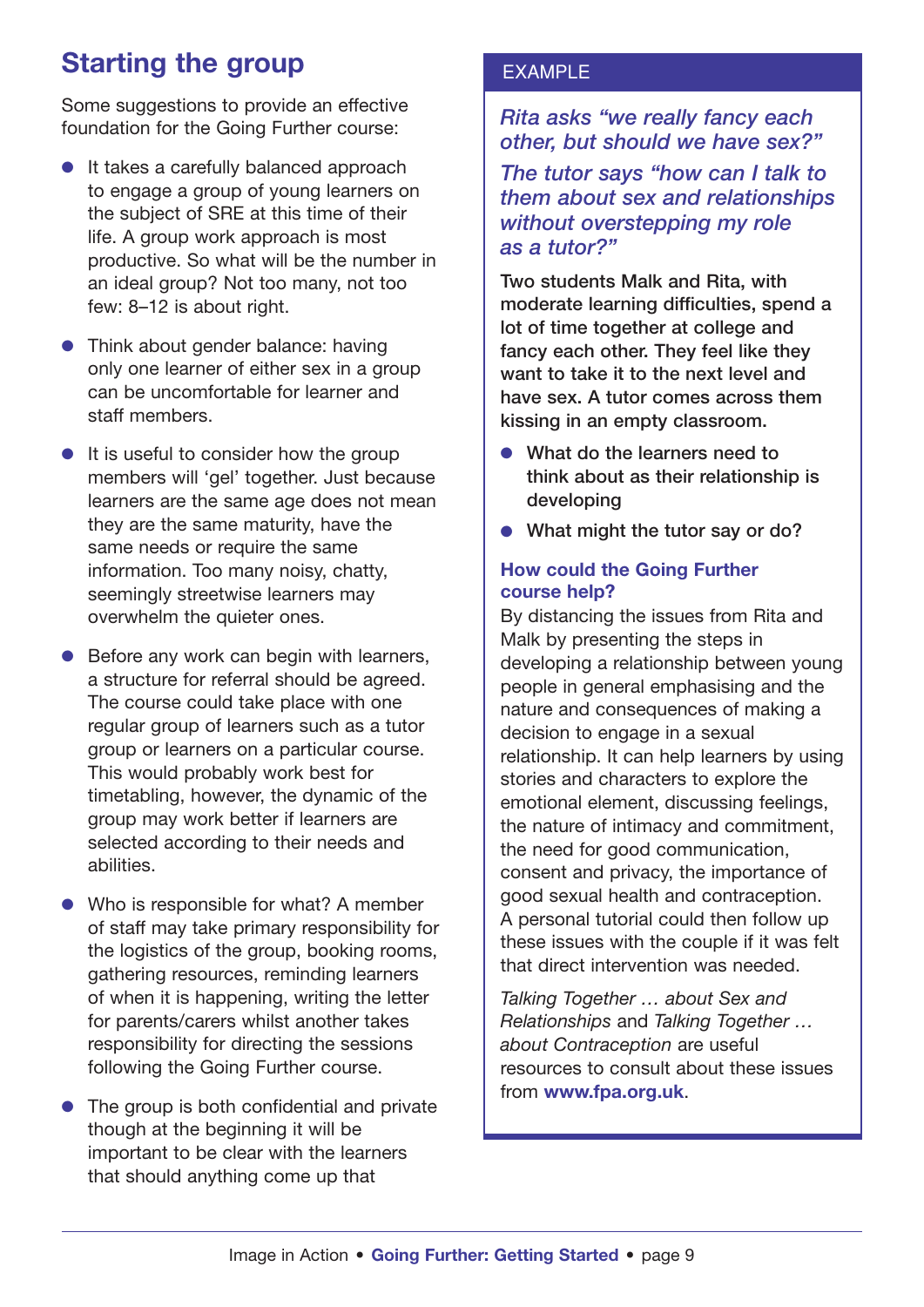concerns the staff about learner wellbeing or safety, they may need to discuss with a member of senior management. Be clear about the monitoring of each session and if an end of term report is to be written that it includes the general content and outcomes of the course, rather than comments specific to individuals.

● Establish clear management support, so that lines of accountability are understood and transparent.

### *Setting up the group sessions*

There are some essential elements of a successful course:

- $\bullet$  a regular, secure meeting place which is not shared or interrupted
- a consistent group: both learners and staff
- a routine 'ritual' format, known and familiar to all
- ground rules agreed to by all participants, to be recapitulated at each session
- an understanding by staff of 'distancing techniques', to ensure all understand the boundaries of the session and its educational, not personal, nature
- team teaching, to offer ongoing support and guidance.

## *And what will we teach them?*

The box on this page lists the elements of the Going Further course available to download free in PDF format (**[www.imageinaction.org](http://www.imageinaction.org)**).

The course can be adapted and extended for use with many different groups. The Going Further course shows the plan for each session and what resources you will need for each one. It describes the activities in detail and explains how to present them to your group of learners.

#### ● **Session one**

Group building, establishing ground rules and boundaries of the group, assessment of learners' knowledge of SRE

- **Session two** Relationships I; Friendships
- **Session three** Relationships II; Attraction and trust
- **Session four** Relationships III; Dating
- **Session five** Qualities of a relationship: respect, choice and assertion
- **Session six** Development of a loving relationship
- **Session seven** Intimate relationships; consent and keeping safe
- **Session eight** Making choices about sex; resisting pressure

#### ● **Session nine**

Condoms to prevent unplanned pregnancy and sexually transmitted infections

● **Session ten**

Accepting difference and addressing homosexual discrimination

#### ● **Session eleven**

Sexualisation, manipulation and pornography

#### ● **Session twelve** Evaluation and ending the course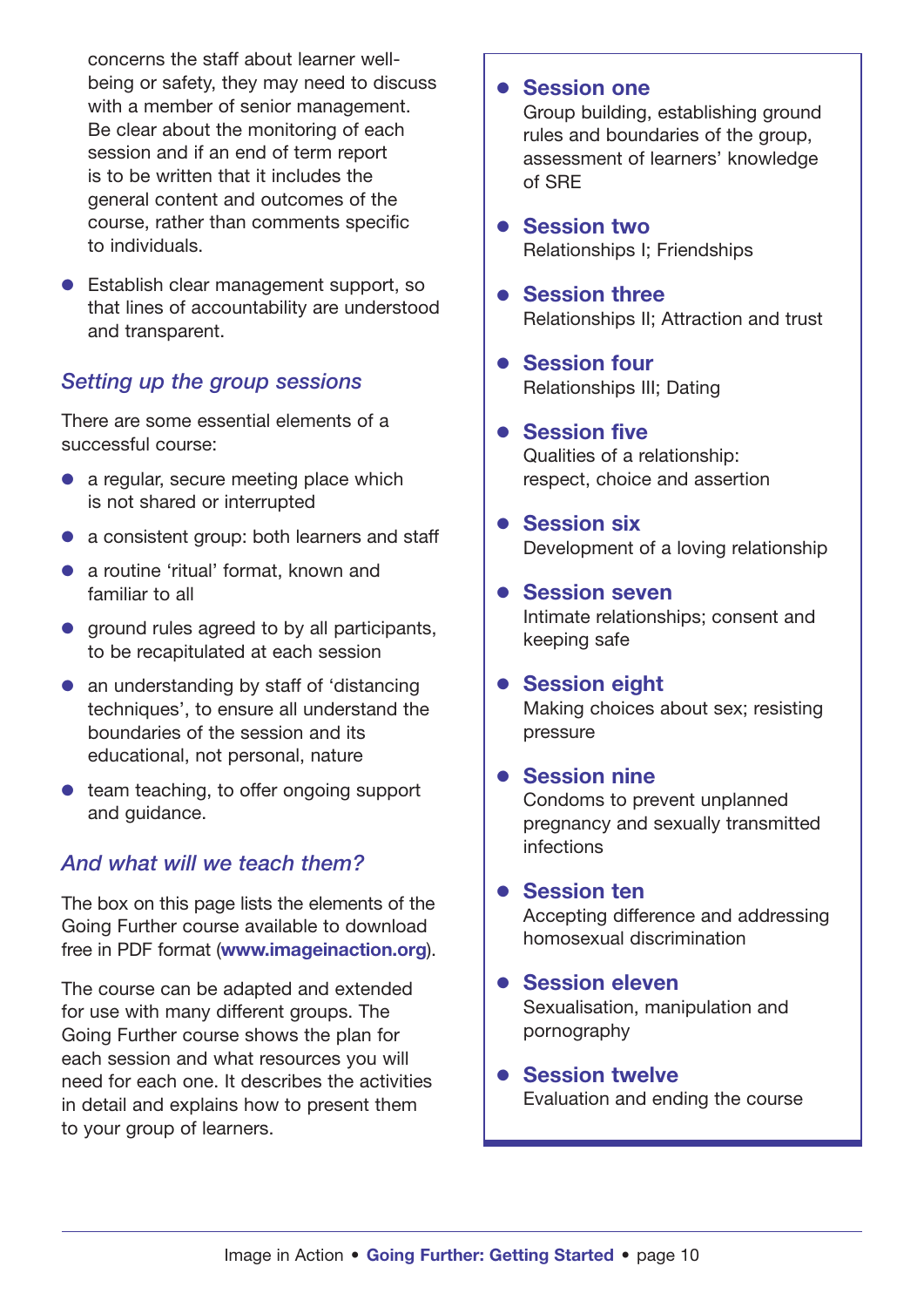

#### *So how do we teach SRE?*

The 12 week Going Further programme is based on a group work approach which uses active learning techniques to help with practise of skills and confidence building. There are a number of key methods used in this approach.

- **circle work** so each participant can see everyone, no tables between them give the Going Further course a different atmosphere from some others in the college
- **group building**, activities to develop trust and acceptance of other group participants
- **ground rules**, to establish a framework for behaviour and to establish the nature of this work "it's important to listen to each other" "it's ok to say the names for private parts of the body in the group"
- **interactive games** for participants to engage with each other and the topics, have fun and see learning as a process
- **distancing techniques** to ensure that participants feel safe and not 'put on the spot' personally in the sessions; such techniques include referring to what young men and young women do/feel/learn rather than 'you' the people in this group. It could also include using characters and stories with names unassociated with group members "What would Sabrina say in this situation, how would Matt react?"
- drama and role play so participants can practise different situations and reactions, learn and change, try out a different approach or way of being, see a situation from another's point of view
- storytelling, using characters close to the learner's own experience and develop story lines they can identify with e.g. Sabrina can visit the local clinic to the college and find out what happens there, the group can advise her as she is feeling nervous
- **case studies** presenting studies of a young people with issues similar to those of the group and the participants can analyse how they reacted or make suggestions for how things could be different
- **using pictures** (from SRE resources or magazines) and props (e.g. pharmacy products for work on hygiene and being attractive)
- **ritual** (beginnings and endings of sessions are the same to provide stability), recap and reflection (to build learner confidence that they are progressing and assist staff in knowing what has been learned)

There is more information on methods on the Image in Action website and in the books it has written eg *Lets Do It*, *Lets Plan It* and *The Confidence Factor* **[www.imageinaction.org](http://www.imageinaction.org)**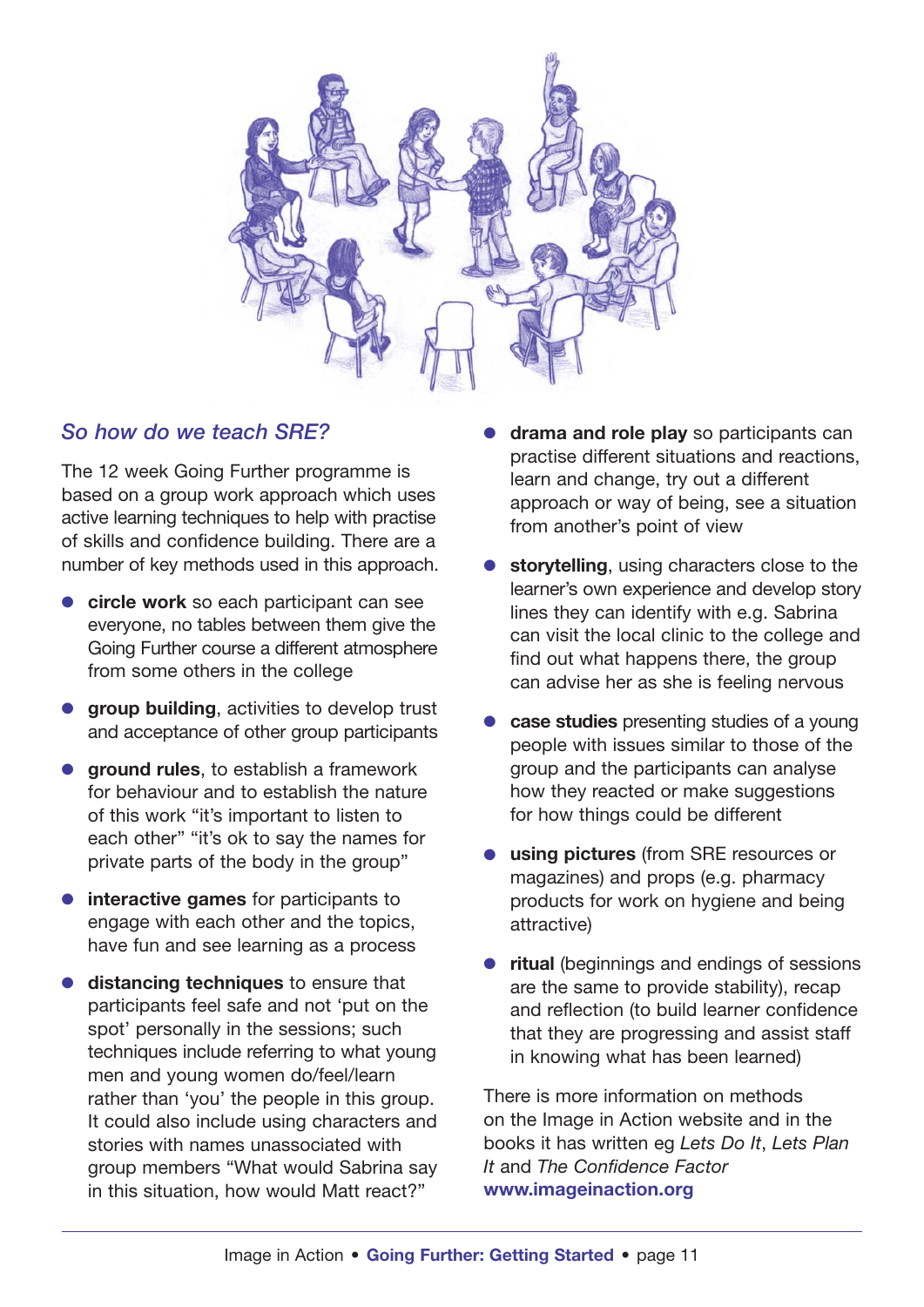#### EXAMPLE



## *Jess says "no one will be my friend" The others say "she is so irritating, why can't she leave us alone?"*

Jess is ignored and sometimes bullied by a group of learners. Jess hangs around with the group even when they tell her to go away. They make unkind remarks about her hair and clothes and say they will put unflattering photos of her on the internet for everyone to see.

- **Why does Jess continue to hang around with this group?**
- **What can Jess do to change things?**
- **How can the group of learners either accept Jess into their group or make it clear that they don't want to be friends with Jess without being unkind or bullying her.**

#### **How could the Going Further course help?**

By using a group process that encourages members to respect and value other people, while also recognising differences. It would discuss feelings and the consequences of actions so that learners would understand how their behaviour affects others. It would help Jess to understand about the nature of different types of relationships including friendships and what she has a right to expect about how people should treat her. Jess can learn assertion skills and communication skills that would help her to find other people who will want to be her friend.

#### *Assessment, monitoring and evaluation*

Every college will have its own methods of monitoring and evaluating progress and learning. Here we offer three structures that can be used:

- **1** We recommend monitoring of every session with a plan following these headings:
	- Overall aim of session
	- Objectives
	- Session content
	- Strategies for inclusion/differentiation
	- Overall evaluation of the session e.g. progress and learning
	- How did the session achieve its objectives?
	- Issues arising from the session
	- Where next?
- **2** An end of course review could be held considering the following points which could then be produced in report format:
	- Group composition
	- Needs
	- Group structure and organisation
	- Aims
	- Session content
	- Methods used
	- Strengths and benefits
		- For the group members
		- For staff
		- For the college
	- Weaknesses
	- What has been learned?
	- Future development
- **3** An assessment checklist can be found as part of the Going Further course link to **[www.imageinaction.org](http://www.imageinaction.org)** which would give a baseline at the beginning of the group from which learning could be assessed at the end of the SRE programme.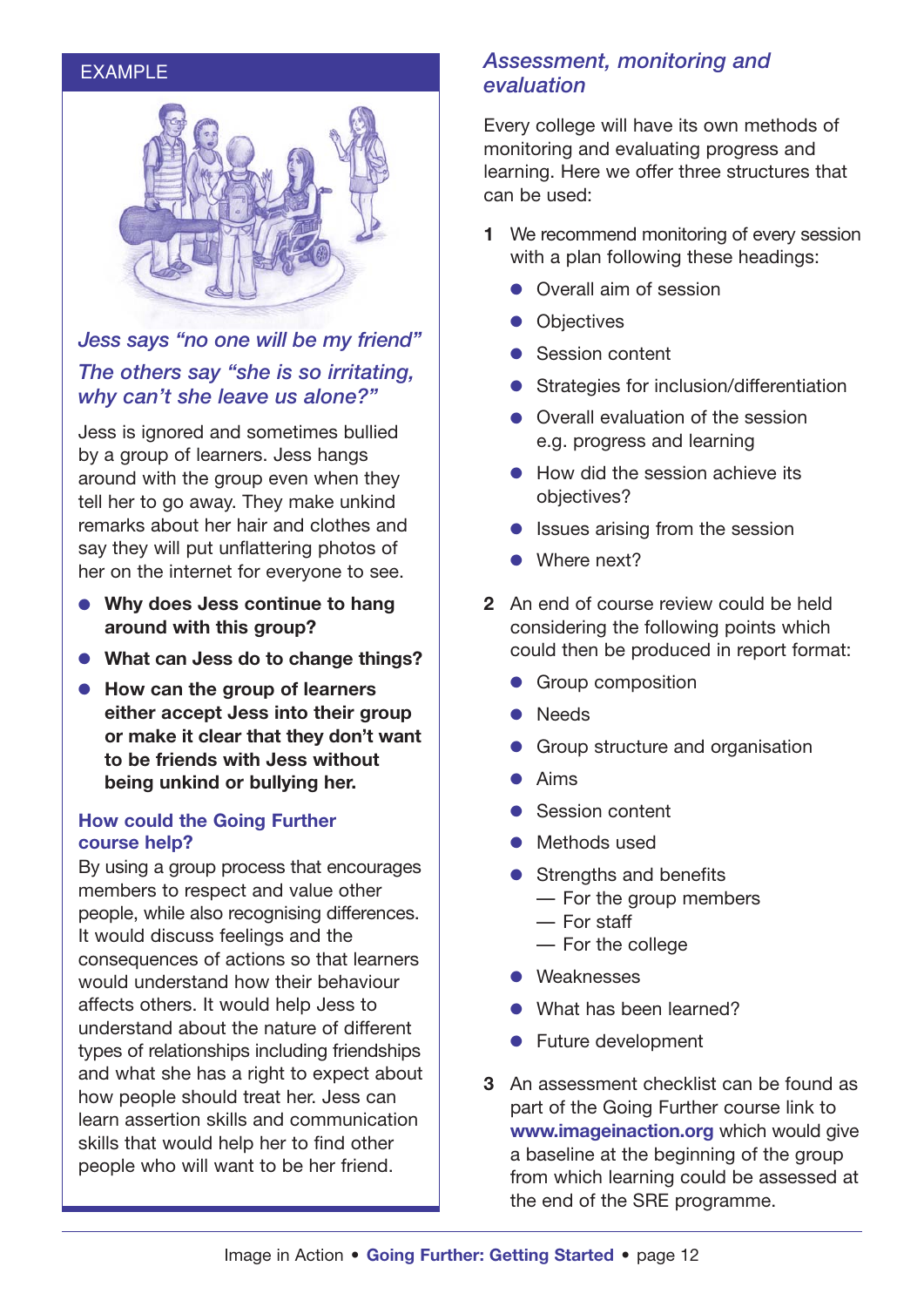## *Self assessment by learners*

Learners with additional needs may require clear and accessible ways of helping them to offer assessment and feedback of their learning and experience of the SRE input and these could include:

- using props to remind them about particular activities or topics and to encourage their comments,
- peer interviewing about their favourite and disliked activities,
- completing picture based feedback sheets perhaps with support from staff,
- quizzes with prizes to assess knowledge,
- rating staff, activities or methods according to a scale of 1–10 or liked to disliked,
- asking them for solutions to case studies to indicate their understanding of social situations.

In the Going Further course you will find an assessment activity at the end of every session for learners. Session 12 contains a number of assessment formats to evaluate the whole term's programme.

# **Conclusion**

- We hope you are encouraged to make a start on SRE or to develop your existing SRE programme. We believe this work will help to give answers to some of the challenges you may face with your learners by addressing social and sexual issues in a regular, matter of fact progression using tried and tested methods.
- This work can provide a foundation for dealing with issues that can avoid a rushed crisis response when a problem suddenly arises.
- It can develop learners' skills to navigate the less regulated setting of college and manage the risks of this new independence.
- It can increase their awareness of their choices and rights so developing their confidence and reducing their vulnerability.
- It can develop their assertion and communication skills so giving them ways to reject bullying and encourage them to make and keep friends.

To access the Going Further course, free to download from the Image in Action website, click on this link: **[www.imageinaction.org](http://www.imageinaction.org)**